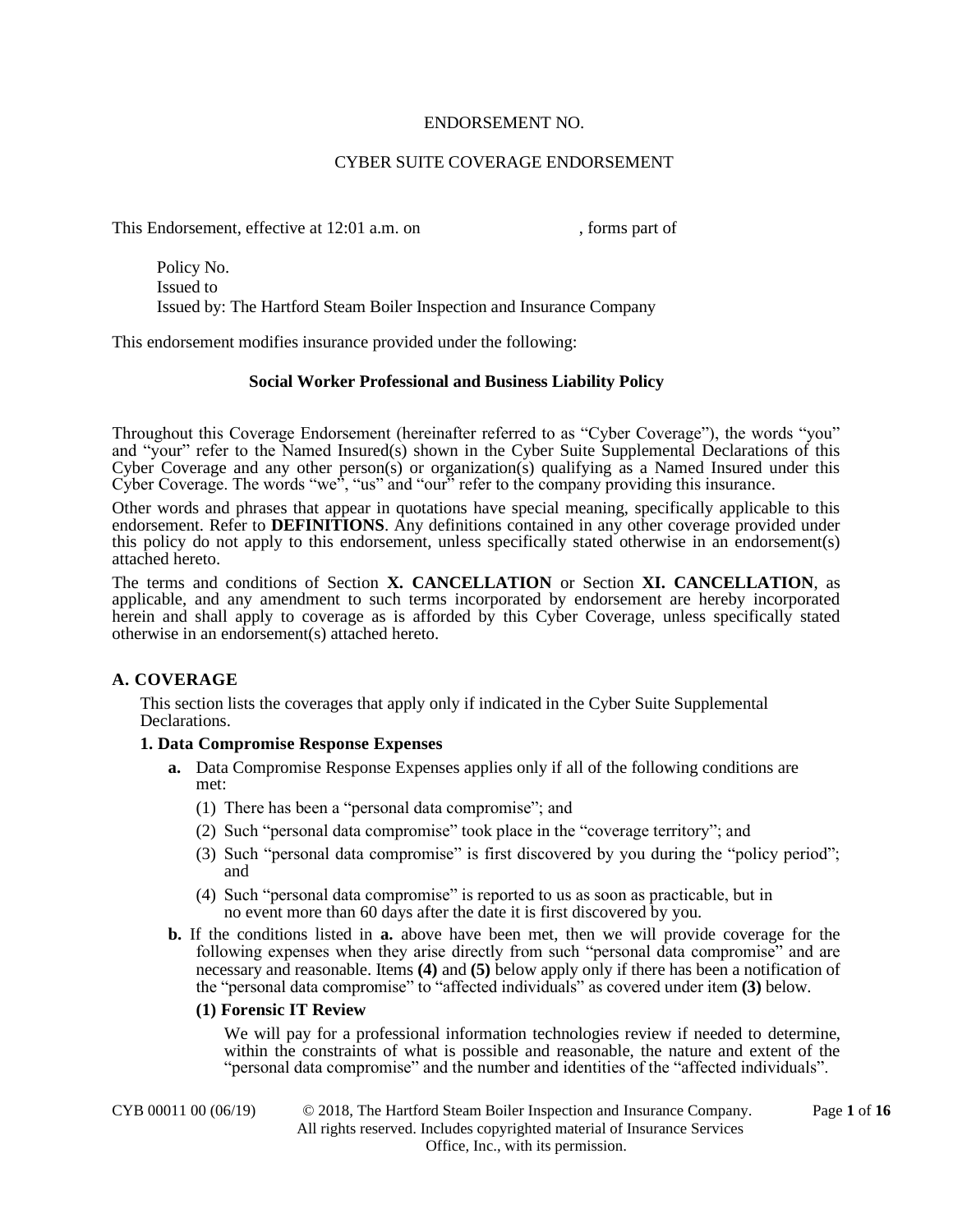This does not include costs to analyze, research or determine any of the following:

- (a) Vulnerabilities in systems, procedures or physical security;
- (b) Compliance with Payment Card Industry or other industry security standards; or
- (c) The nature or extent of "loss" or damage to data that is not "personally
	- identifying information" or "personally sensitive information".

If there is reasonable cause to suspect that a covered "personal data compromise" may have occurred, we will pay for costs covered under Forensic IT Review, even if it is eventually determined that there was no covered "personal data compromise". However, once it is determined that there was no covered "personal data compromise", we will not pay for any further costs.

#### **(2) Legal Review**

We will pay for a professional legal counsel review of the "personal data compromise" and how you should best respond to it.

If there is reasonable cause to suspect that a covered "personal data compromise" may have occurred, we will pay for costs covered under Legal Review, even if it is eventually determined that there was no covered "personal data compromise". However, once it is determined that there was no covered "personal data compromise", we will not pay for any further costs.

#### **(3) Notification to Affected Individuals**

We will pay your necessary and reasonable costs to provide notification of the "personal data compromise" to "affected individuals".

#### **(4) Services to Affected Individuals**

We will pay your necessary and reasonable costs to provide the following services to "affected individuals". Services **(c)** and **(d)** below apply only to "affected individuals" from "personal data compromise" events involving "personally identifying information".

#### **(a) Informational Materials**

A packet of loss prevention and customer support information.

### **(b) Help Line**

A toll-free telephone line for "affected individuals" with questions about the "personal data compromise". Where applicable, the line can also be used to request additional services as listed in **(c)** and **(d)** below.

#### **(c) Credit Report and Monitoring**

A credit report and an electronic service automatically monitoring for activities affecting an individual's credit records. This service is subject to the "affected individual" enrolling for this service with the designated service provider.

#### **(d) Identity Restoration Case Management**

As respects any "affected individual" who is or appears to be a victim of "identity theft" that may reasonably have arisen from the "personal data compromise", the services of an identity restoration professional who will assist that "affected individual" through the process of correcting credit and other records and, within the constraints of what is possible and reasonable, restoring control over his or her personal identity.

#### **(5) Public Relations**

We will pay for a professional public relations firm review of and response to the potential impact of the "personal data compromise" on your business relationships.

This includes necessary and reasonable costs to implement public relations recommendations of such firm. This may include advertising and special promotions

CYB 00011 00 (06/19) © 2018, The Hartford Steam Boiler Inspection and Insurance Company. Page **2** of **16** All rights reserved. Includes copyrighted material of Insurance Services Office, Inc., with its permission.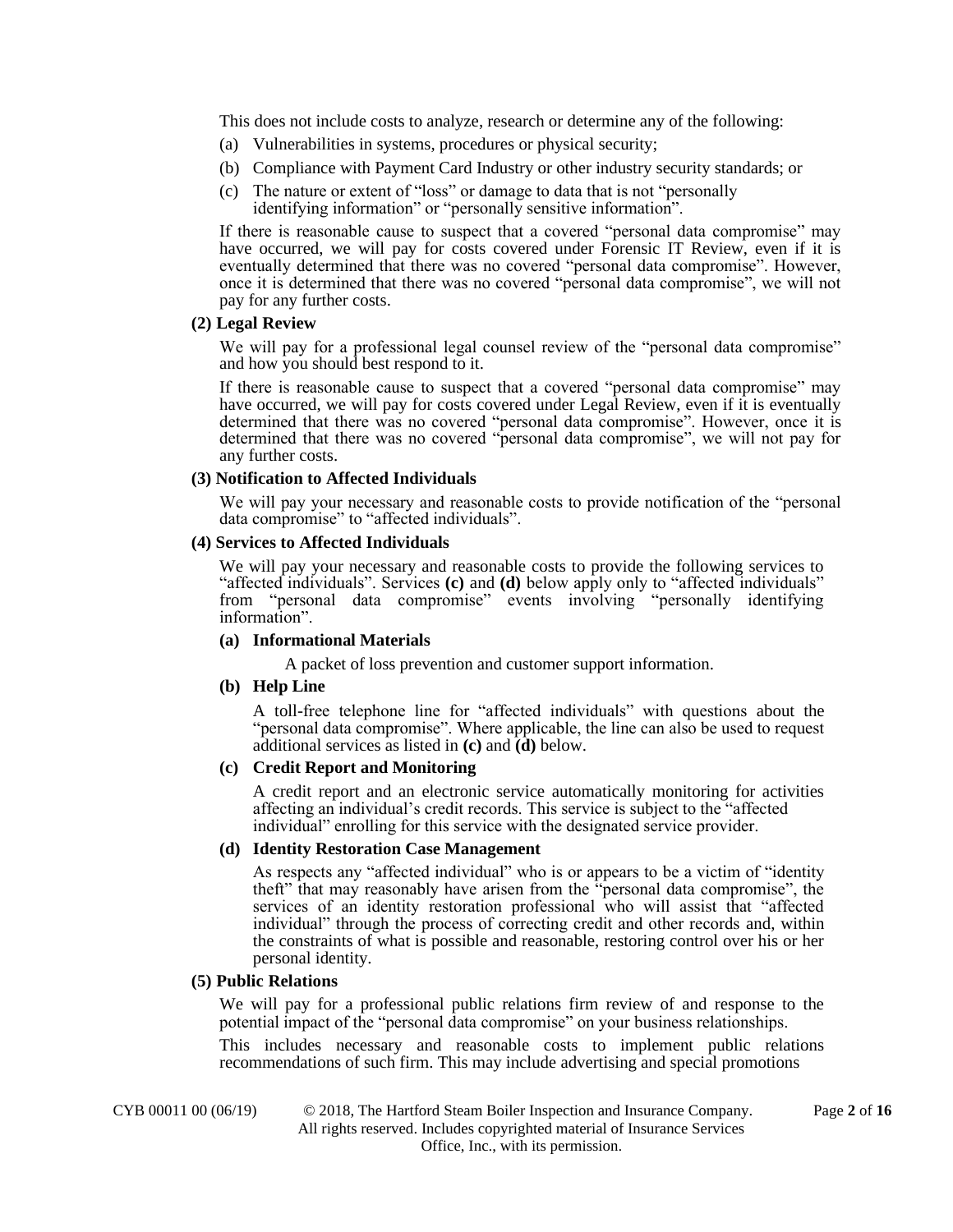designed to retain your relationship with "affected individuals". However, we will not pay for:

- (a) Promotions provided to any of your directors or employees; or
- (b) Promotion costs exceeding \$25 per "affected individual".

#### **(6) Regulatory Fines and Penalties**

We will pay for any fine or penalty imposed by law, to the extent such fine or penalty is legally insurable under the law of the applicable jurisdiction.

#### **(7) PCI Fines and Penalties**

We will pay for any Payment Card Industry fine or penalty imposed under a contract to which you are a party. PCI Fines and Penalties do not include any increased transaction costs.

#### **2. Computer Attack**

- **a.** Computer Attack applies only if all of the following conditions are met:
	- (1) There has been a "computer attack"; and
	- (2) Such "computer attack" occurred in the "coverage territory"; and
	- (3) Such "computer attack" is first discovered by you during the "policy period"; and
	- (4) Such "computer attack" is reported to us as soon as practicable, but in no event more than 60 days after the date it is first discovered by you.
- **b.** If the conditions listed in a. above have been met, then we will provide you the following coverages for "loss" directly arising from such "computer attack".

#### **(1) Data Restoration**

We will pay your necessary and reasonable "data restoration costs".

### **(2) Data Re-creation**

We will pay your necessary and reasonable "data re-creation costs".

**(3) System Restoration**

We will pay your necessary and reasonable "system restoration costs".

**(4) Loss of Business**

We will pay your actual "business income and extra expense loss".

**(5) Public Relations**

If you suffer a covered "business income and extra expense loss", we will pay for the services of a professional public relations firm to assist you in communicating your response to the "computer attack" to the media, the public and your customers, clients or members.

## **3. Cyber Extortion**

- **a.** Cyber Extortion applies only if all of the following conditions are met:
	- (1) There has been a "cyber extortion threat"; and
	- (2) Such "cyber extortion threat" is first made against you during the "policy period"; and
	- (3) Such "cyber extortion threat" is reported to us as soon as practicable, but in no event more than 60 days after the date it is first made against you.
- **b.** If the conditions listed in **a.** above have been met, then we will pay for your necessary and reasonable "cyber extortion expenses" arising directly from such "cyber extortion threat". The payment of "cyber extortion expenses" must be approved in advance by us. We will not pay for "cyber extortion expenses" that have not been approved in advance by us.
- **c.** You must make every reasonable effort not to divulge the existence of this Cyber Extortion coverage.

| CYB 00011 00 (06/19) |  |
|----------------------|--|
|                      |  |

© 2018, The Hartford Steam Boiler Inspection and Insurance Company. Page 3 of 16 All rights reserved. Includes copyrighted material of Insurance Services Office, Inc., with its permission.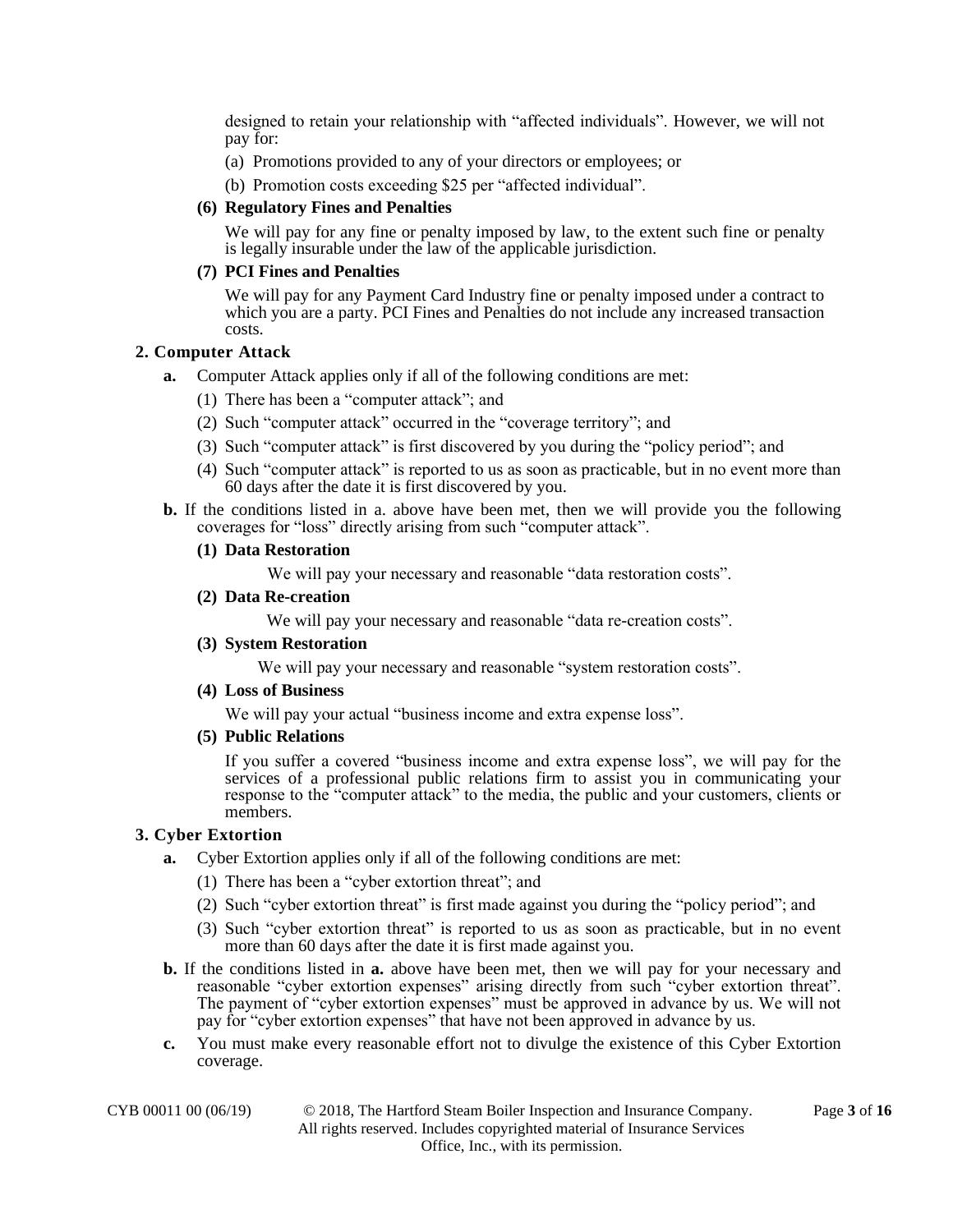## **4. Data Compromise Liability**

- **a.** Data Compromise Liability applies only if all of the following conditions are met:
	- **(1)** During the "policy period" or any applicable Extended Reporting Period, you first receive notice of one of the following:
		- (a) A "claim" brought by or on behalf of one or more "affected individuals"; or
		- (b) A "regulatory proceeding" brought by a governmental entity.
	- **(2)** Such "claim" or "regulatory proceeding" must arise from a "personal data compromise" that:
		- (a) Took place during the "coverage term";
		- (b) Took place in the "coverage territory"; and
		- (c) Was submitted to us and insured under Data Compromise Response Expenses.
	- **(3)** Such "claim" is reported to us as soon as practicable, but in no event more than 60 days after the date it is first received by you.
- **b.** If the conditions listed in **a.** above have been met, then we will pay on your behalf any covered:
	- (1) "Loss" directly arising from the "claim"; or
	- (2) "Defense costs" directly arising from a "regulatory proceeding".
- **c.** All "claims" and "regulatory proceedings" arising from a single "personal data compromise" or interrelated "personal data compromises" will be deemed to have been made at the time that notice of the first of those "claims" or "regulatory proceedings" is received by you.

## **B. EXCLUSIONS**

The following additional exclusions apply to the coverage provided by this endorsement:

We will not pay for costs or "loss" arising from, based upon, or alleging the following:

**1.** Nuclear reaction or radiation or radioactive contamination, however caused.

- **2.** War and military action including any of the following and any consequence of any of the following:
	- a. War, including undeclared or civil war;
	- b. Warlike action by military force, including action in hindering or defending against an actual or expected attack, by any government, sovereign or other authority using military personnel or other agents; or
	- c. Insurrection, rebellion, revolution, usurped power, political violence or action taken by governmental authority in hindering or defending against any of these.
- **3.** Failure or interruption of or damage to the internet or an internet service provider.
- **4.** Any attack on, incident involving, or loss to any computer or system of computers that is not a "computer system".
- **5.** Costs to research or correct any deficiency.
- **6.** Any fines or penalties other than those explicitly covered under Data Compromise Response Expenses.
- **7.** Any criminal investigations or proceedings.
- **8.** Your intentional or willful complicity in a covered "loss" event.
- **9.** Your reckless disregard for the security of your "computer system" or data, including confidential or sensitive information of others in your care, custody or control.
- **10.** Any criminal, fraudulent, malicious or dishonest act, error or omission, or any intentional or knowing violation of any statute, rule, or law by you.
- **11.** Any "personal data compromise", "computer attack", "cyber extortion threat" or "wrongful act"

CYB 00011 00 (06/19) © 2018, The Hartford Steam Boiler Inspection and Insurance Company. Page **4** of **16**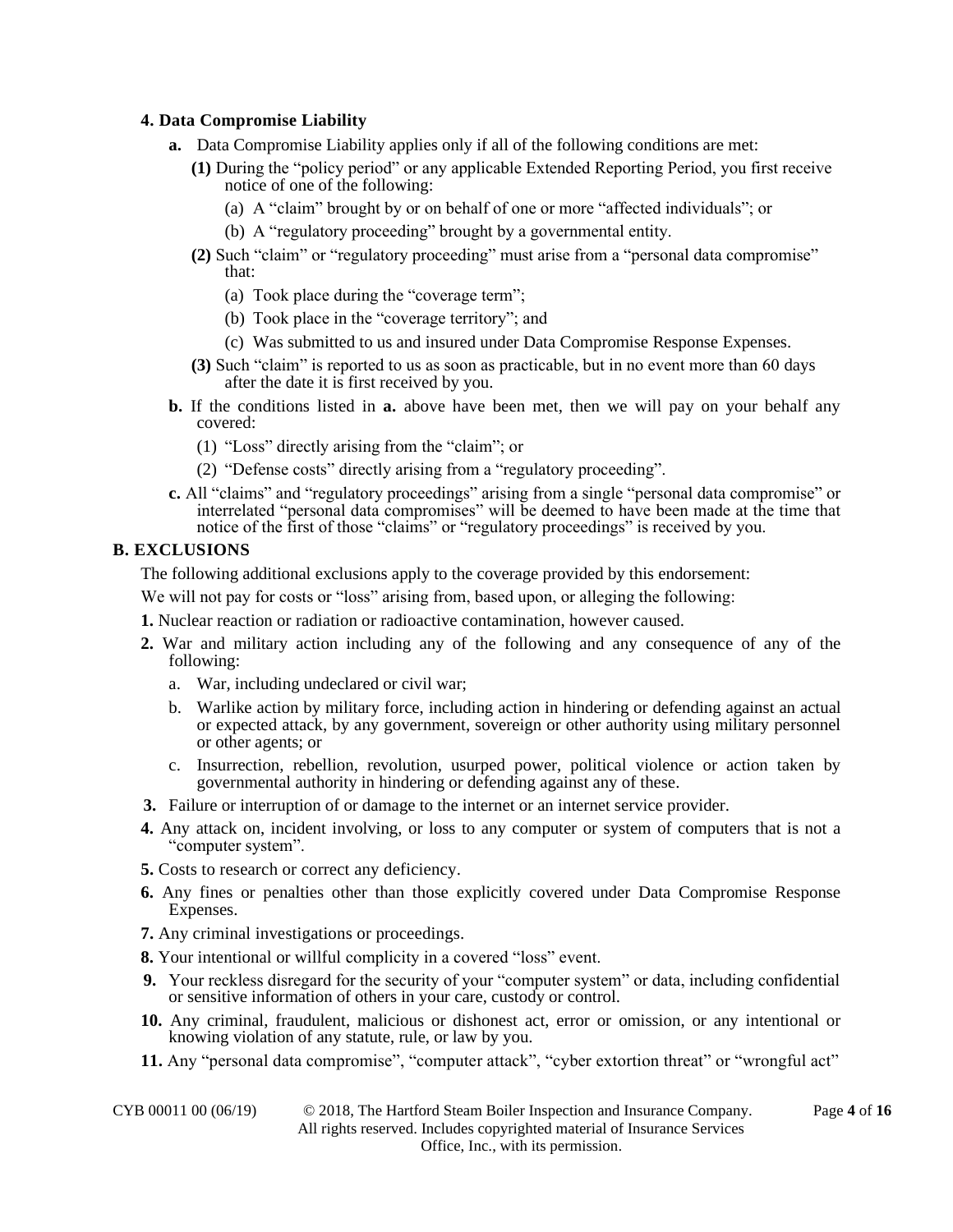occurring before the "coverage term".

- 12. That part of any "claim" seeking any non-monetary relief. However, this exclusion does not apply to "defense costs" arising from an otherwise insured "wrongful act".
- 13. The propagation or forwarding of malware, including viruses, worms, Trojans, spyware and keyloggers in connection with hardware or software created, produced or modified by you for sale, lease or license to third parties.
- 14. Any threat, extortion or blackmail including, but not limited to, ransom payments and private security assistance. Extortion as used in this exclusion is all types of extortion except a "cyber extortion threat" as defined and covered under the Cyber Extortion coverage in this Cyber Coverage.
- 15. Any oral or written publication of material, if done by you or at your direction with knowledge of its falsity.

#### **C. LIMITS OF INSURANCE**

#### **1. Aggregate Limits**

The First Party Aggregate Limit shown in the Cyber Suite Supplemental Declarations is the most we will pay for all "loss" under all the Data Compromise Response Expenses, Computer Attack and Cyber Extortion coverages in any one "policy period". The First Party Aggregate Limit shown in the Cyber Suite Supplemental Declarations applies regardless of the number of insured events first discovered during the "policy period".

Except for post-judgment interest, the Third Party Aggregate Limit shown in the Cyber Suite Supplemental Declarations is the most we will pay for all "loss" under the Data Compromise Liability coverage in any one "policy period" or any applicable Extended Reporting Period. The Third Party Aggregate Limit shown in the Cyber Suite Supplemental Declarations applies regardless of the number of insured "claims" or "regulatory proceedings" first received during the "policy period" or any applicable Extended Reporting Period.

#### **2. Coverage Sublimits**

#### **a. Data Compromise Sublimits**

The most we will pay under Data Compromise Response Expenses for Forensic IT Review, Legal Review, Public Relations, Regulatory Fines and Penalties and PCI Fines and Penalties coverages for "loss" arising from any one "personal data compromise" is the applicable sublimit for each of those coverages shown in the Cyber Suite Supplemental Declarations.

These sublimits are part of, and not in addition to, the First Party Aggregate Limit shown in the Cyber Suite Supplemental Declarations. Public Relations coverage is also subject to a limit per "affected individual" as described in **A.1.b.(5)**.

#### **b. Computer Attack Sublimits**

The most we will pay under Computer Attack for Loss of Business and Public Relations coverages for "loss" arising from any one "computer attack" is the applicable sublimit for each of those coverages shown in the Cyber Suite Supplemental Declarations. These sublimits are part of, and not in addition to, the First Party Aggregate Limit shown in the Cyber Suite Supplemental Declarations.

#### **c. Cyber Extortion Sublimit**

The most we will pay under Cyber Extortion coverage for "loss" arising from one "cyber extortion threat" is the applicable sublimit shown in the Cyber Suite Supplemental Declarations. This sublimit is part of, and not in addition to, the First Party Aggregate Limit shown in the Cyber Suite Supplemental Declarations.

#### **3. Application of Limits**

**a.** A "computer attack", "cyber extortion threat", or "personal data compromise" may be first discovered by you in one "policy period" but it may cause insured "loss" in one or more subsequent "policy periods". If so, all insured "loss" arising from such "computer attack", "cyber extortion threat", or "personal data compromise" will be subject to the limit of

CYB 00011 00 (06/19) © 2018, The Hartford Steam Boiler Inspection and Insurance Company. Page **5** of **16** All rights reserved. Includes copyrighted material of Insurance Services Office, Inc., with its permission.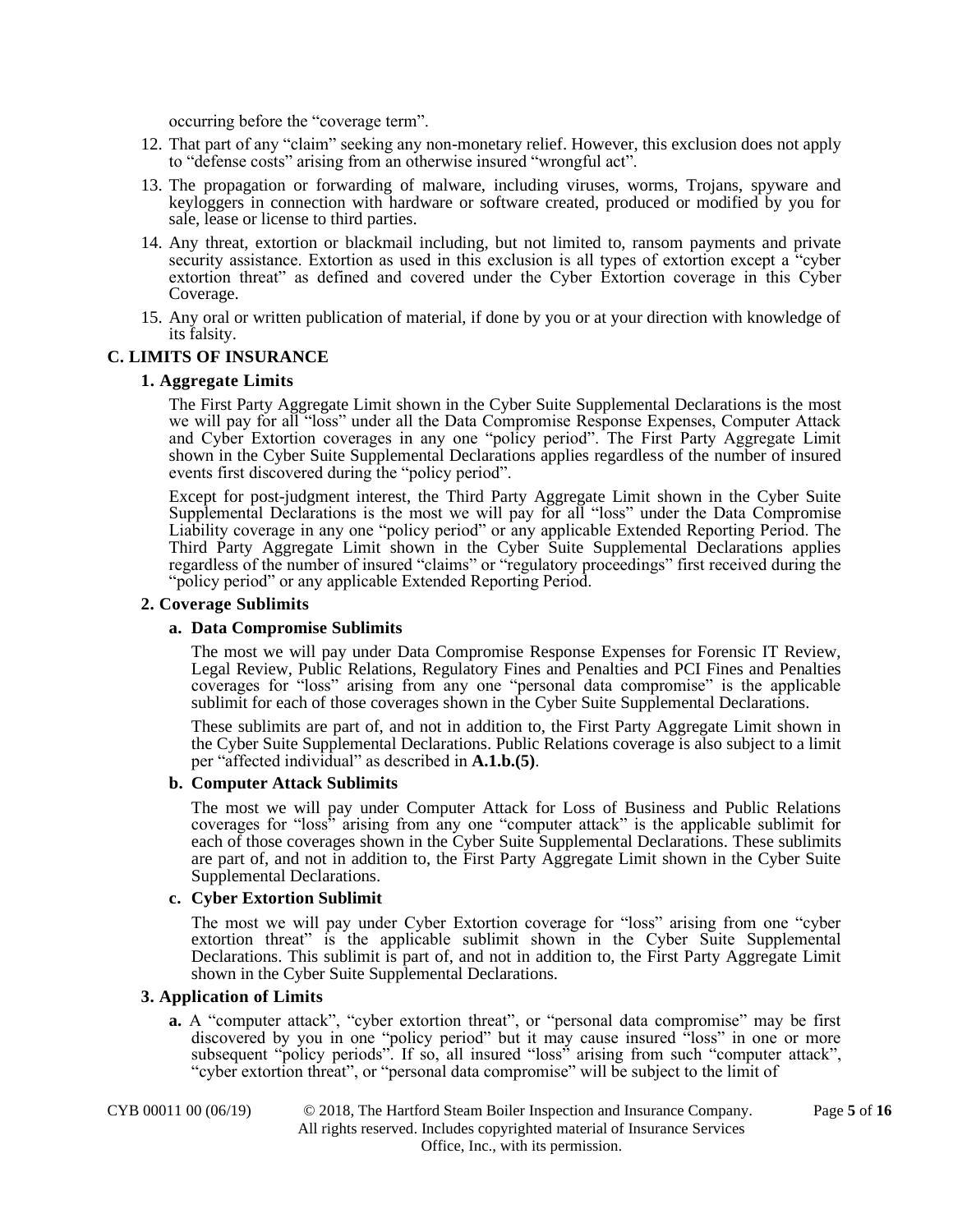insurance applicable to the "policy period" when the "computer attack", "cyber extortion threat", or "personal data compromise" was first discovered by you.

- b. You may first receive notice of a "claim" or "regulatory proceeding" in one "policy period" but it may cause insured "loss" in one or more subsequent "policy periods". If so, all insured "loss" arising from such "claim" or "regulatory proceeding" will be subject to the limit of insurance applicable to the "policy period" when notice of the "claim" or "regulatory proceeding" was first received by you.
- c. The limit of insurance for the Extended Reporting Periods (if applicable) will be part of, and not in addition to, the limit of insurance for the immediately preceding "policy period".
- d. Coverage for Services to Affected Individuals under Data Compromise Response Expenses is limited to costs to provide such services for a period of up to one year from the date of the notification to the "affected individuals".

# **D. DEDUCTIBLES**

- **1.** We will not pay for "loss" until the amount of the insured "loss" exceeds the deductible amount shown in the Cyber Suite Supplemental Declarations. We will then pay the amount of "loss" in excess of the applicable deductible amount, subject to the applicable limits shown in the Cyber Suite Supplemental Declarations. You will be responsible for the applicable deductible amount.
- **2.** The deductible will apply to all:
	- a. "Loss" arising from the same insured event or interrelated insured events under Data Compromise Response Expenses, Computer Attack or Cyber Extortion.
	- b. "Loss" resulting from the same "wrongful act" or interrelated "wrongful acts" insured under Data Compromise Liability.
- **3.** In the event that "loss" is insured under more than one coverage section, only the single highest deductible applies.

### **E. ADDITIONAL CONDITIONS**

The following conditions apply:

## **1. Bankruptcy**

The bankruptcy or insolvency of you or your estate, will not relieve you or us of any obligation under this Cyber Coverage.

### **2. Defense And Settlement**

- a. We shall have the right and the duty to assume the defense of any applicable "claim" or "regulatory proceeding" against you. You shall give us such information and cooperation as we may reasonably require.
- b. You shall not admit liability for or settle any "claim" or "regulatory proceeding" or incur any defense costs without our prior written consent.
- c. At the time a "claim" or "regulatory proceeding" is first reported to us, you may request that we appoint a defense attorney of your choice. We will give full consideration to any such request.
- d. If you refuse to consent to any settlement recommended by us and acceptable to the claimant, we may then withdraw from your defense by tendering control of the defense to you. From that point forward, you shall, at your own expense, negotiate or defend such "claim" or "regulatory proceeding" independently of us. Our liability shall not exceed the amount for which the "claim" or suit could have been settled if such recommendation was consented to, plus "defense costs" incurred by us, and "defense costs" incurred by you with our written consent, prior to the date of such refusal.
- e. We will not be obligated to pay any "loss" or "defense costs", or to defend or continue to defend any "claim" or "regulatory proceeding" after the applicable limit of insurance has been exhausted.
- f. We will pay all interest on that amount of any judgment within the applicable limit of

CYB 00011 00 (06/19) © 2018, The Hartford Steam Boiler Inspection and Insurance Company. Page **6** of **16** All rights reserved. Includes copyrighted material of Insurance Services Office, Inc., with its permission.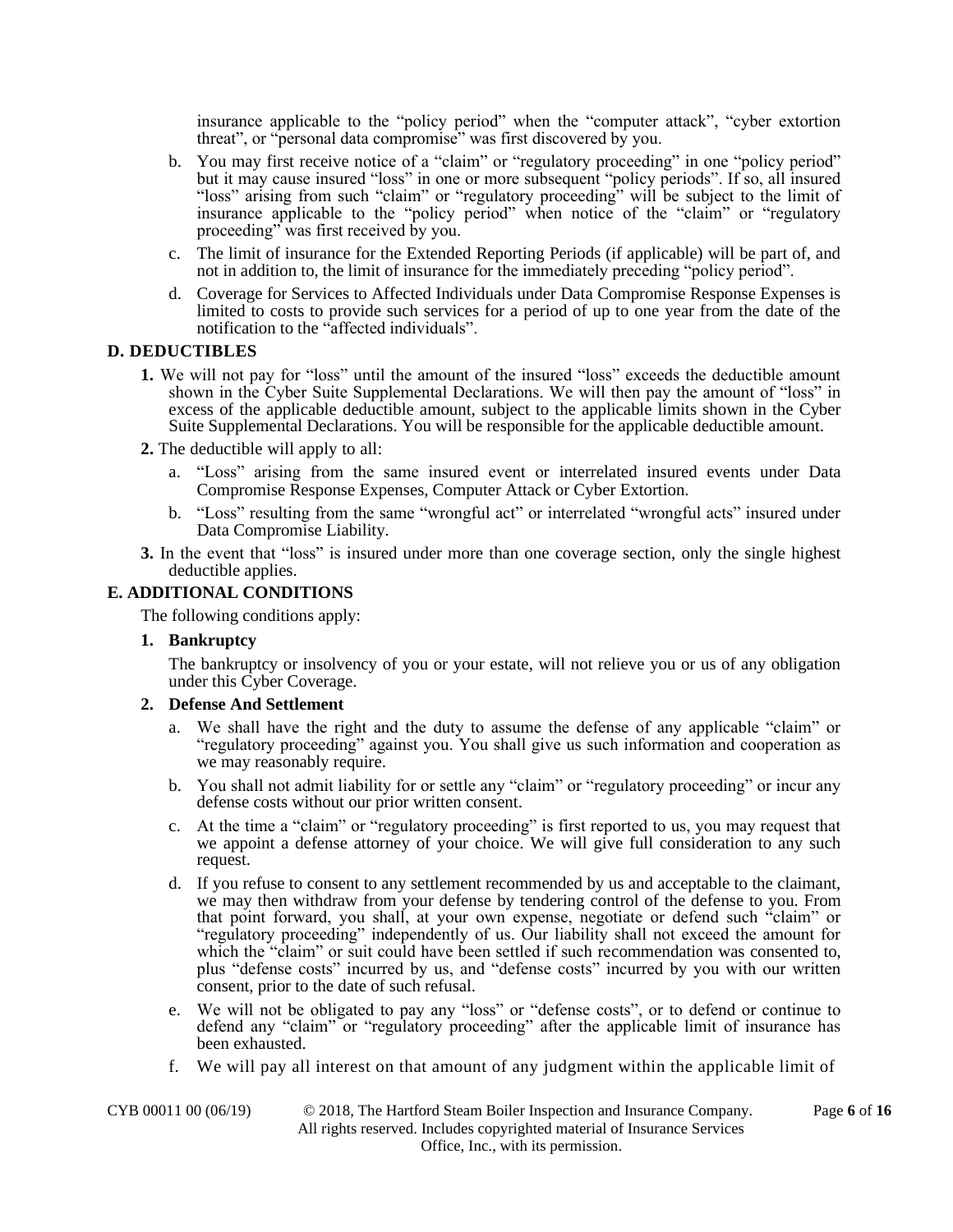insurance which accrues:

- (1) After entry of judgment; and
- (2) Before we pay, offer to pay or deposit in court that part of the judgment within the applicable limit of insurance or, in any case, before we pay or offer to pay the entire applicable limit of insurance.
- These interest payments will be in addition to and not part of the applicable limit of insurance.

#### **3. Due Diligence**

You agree to use due diligence to prevent and mitigate "loss" insured under this Cyber Coverage. This includes, but is not limited to, complying with, and requiring your vendors to comply with, reasonable and industry-accepted protocols for:

- a. Providing and maintaining appropriate physical security for your premises, "computer systems" and hard copy files;
- b. Providing and maintaining appropriate computer and Internet security;
- c. Maintaining and updating at appropriate intervals backups of computer data;
- d. Protecting transactions, such as processing credit card, debit card and check payments; and
- e. Appropriate disposal of files containing "personally identifying information", "personally sensitive information" or "third party corporate data", including shredding hard copy files and destroying physical media used to store electronic data.

### **4. Duties in the Event of a Claim, Regulatory Proceeding or Loss**

- **a.** If, during the "policy period", incidents or events occur which you reasonably believe may give rise to a "claim" or "regulatory proceeding" for which coverage may be provided hereunder, such belief being based upon either written notice from the potential claimant or the potential claimant's representative; or notice of a complaint filed with a federal, state or local agency; or upon an oral "claim", allegation or threat, you shall give written notice to us as soon as practicable and either:
	- (1) Anytime during the "policy period"; or
	- (2) Anytime during the extended reporting periods (if applicable).
- **b.** If a "claim" or "regulatory proceeding" is brought against you, you must:
	- (1) Immediately record the specifics of the "claim" or "regulatory proceeding" and the date received;
	- (2) Provide us with written notice, as soon as practicable, but in no event more than 60 days after the date the "claim" or "regulatory proceeding" is first received by you;
	- (3) Immediately send us copies of any demands, notices, summonses or legal papers received in connection with the "claim" or "regulatory proceeding";
	- (4) Authorize us to obtain records and other information;
	- (5) Cooperate with us in the investigation, settlement or defense of the "claim" or "regulatory proceeding";
	- (6) Assist us, upon our request, in the enforcement of any right against any person or organization which may be liable to you because of "loss" or "defense costs" to which this insurance may also apply; and
	- (7) Not take any action, or fail to take any required action, that prejudices your rights or our rights with respect to such "claim" or "regulatory proceeding".
- **c.** In the event of a "personal data compromise", "computer attack", or "cyber extortion threat" insured under this Cyber Coverage, you must see that the following are done:
	- (1) Notify the police if a law may have been broken.
	- (2) Notify us as soon as practicable, but in no event more than 60 days after the "personal

| CYB 00011 00 (06/19) | © 2018, The Hartford Steam Boiler Inspection and Insurance Company.      | Page 7 of 16 |
|----------------------|--------------------------------------------------------------------------|--------------|
|                      | All rights reserved. Includes copyrighted material of Insurance Services |              |
|                      | Office, Inc., with its permission.                                       |              |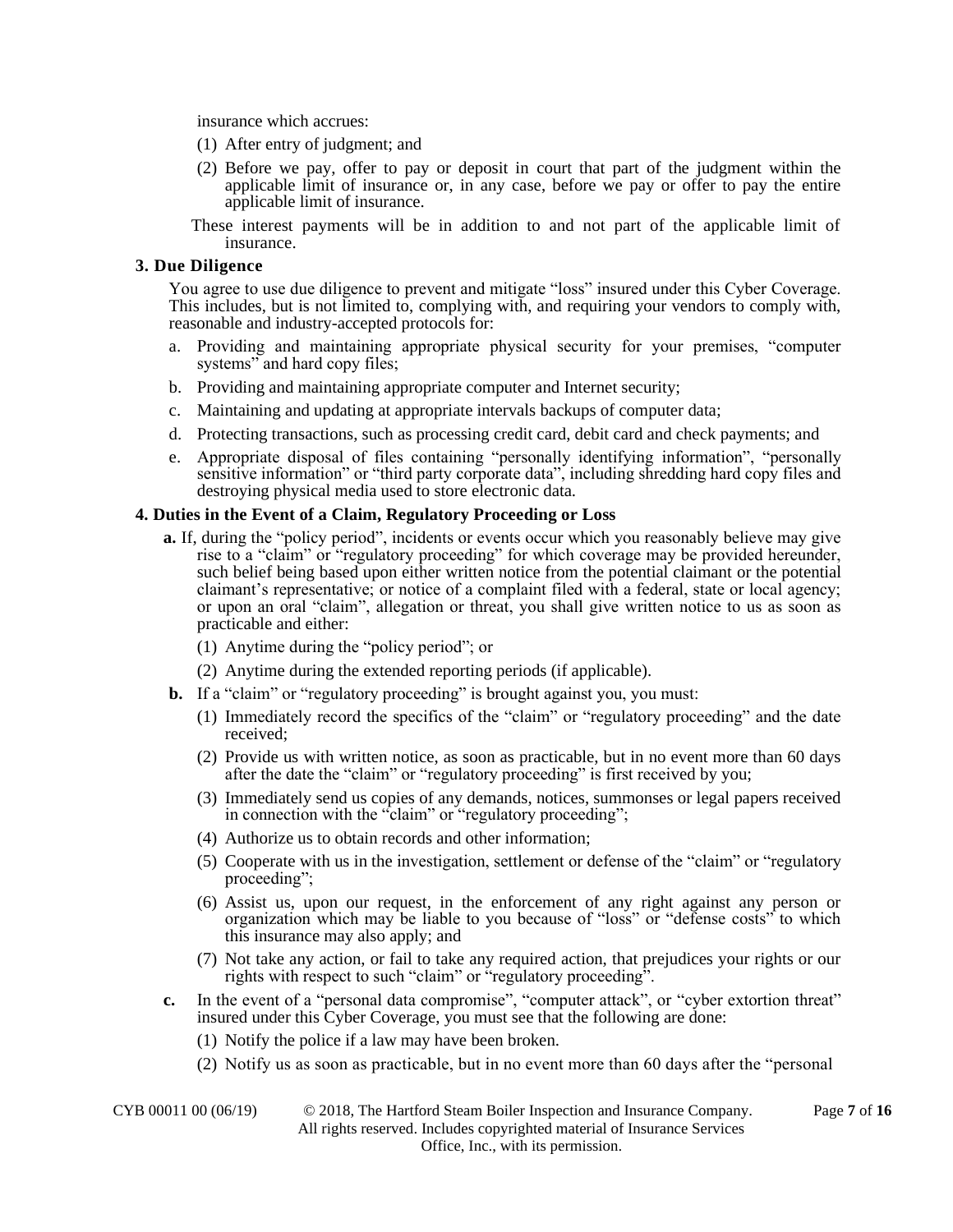data compromise", "computer attack", or "cyber extortion threat". Include a description of any property involved.

- **(3)** As soon as possible, give us a description of how, when and where the "personal data compromise", "computer attack", or "cyber extortion threat" occurred.
- **(4)** As often as may be reasonably required, permit us to:
	- (a) Inspect the property proving the "personal data compromise", "computer attack", or "cyber extortion threat";
	- (b) Examine your books, records, electronic media and records and hardware;
	- (c) Take samples of damaged and undamaged property for inspection, testing and analysis; and
	- (d) Make copies from your books, records, electronic media and records and hardware.
- **(5)** Send us signed, sworn proof of "loss" containing the information we request to investigate the "personal data compromise", "computer attack", or "cyber extortion threat". You must do this within 60 days after our request. We will supply you with the necessary forms.
- **(6)** Cooperate with us in the investigation or settlement of the "personal data compromise", "computer attack", or "cyber extortion threat".
- **(7)** If you intend to continue your business, you must resume all or part of your operations as quickly as possible.
- **(8)** Make no statement that will assume any obligation or admit any liability, for any "loss" for which we may be liable, without our prior written consent.

**(9)** Promptly send us any legal papers or notices received concerning the "loss".

- d. We may examine you under oath at such times as may be reasonably required, about any matter relating to this insurance or the "claim", "regulatory proceeding" or "loss", including your books and records. In the event of an examination, your answers must be signed.
- e. You may not, except at your own cost, voluntarily make a payment, assume any obligation, or incur any expense without our prior written consent.

#### **5. Extended Reporting Periods**

- a. You will have the right to the Extended Reporting Periods described in this section, in the event of a "termination of coverage".
- b. If a "termination of coverage" has occurred, you will have the right to the following:
	- (1) At no additional premium, an Automatic Extended Reporting Period of 30 days immediately following the effective date of the "termination of coverage" during which you may first receive notice of a "claim" or "regulatory proceeding" arising directly from a "wrongful act" occurring before the end of the "policy period" and which is otherwise insured by this Cyber Coverage; and
	- (2) Upon payment of the additional premium of 100% of the full annual premium associated with the relevant coverage, a Supplemental Extended Reporting Period of one year immediately following the effective date of the "termination of coverage" during which you may first receive notice of a "claim" or "regulatory proceeding" arising directly from a "wrongful act" occurring before the end of the "policy period" and which is otherwise insured by this Cyber Coverage.

To obtain the Supplemental Extended Reporting Period, you must request it in writing and pay the additional premium due, within 30 days after the effective date of "termination of coverage". The additional premium for the Supplemental Extended Reporting Period will be fully earned at the inception of the Supplemental Extended Reporting Period. If we do not receive the written request as required, you may not exercise this right at a later date.

This insurance, provided during the Supplemental Extended Reporting Period, is excess

CYB 00011 00 (06/19) © 2018, The Hartford Steam Boiler Inspection and Insurance Company. Page **8** of **16** All rights reserved. Includes copyrighted material of Insurance Services Office, Inc., with its permission.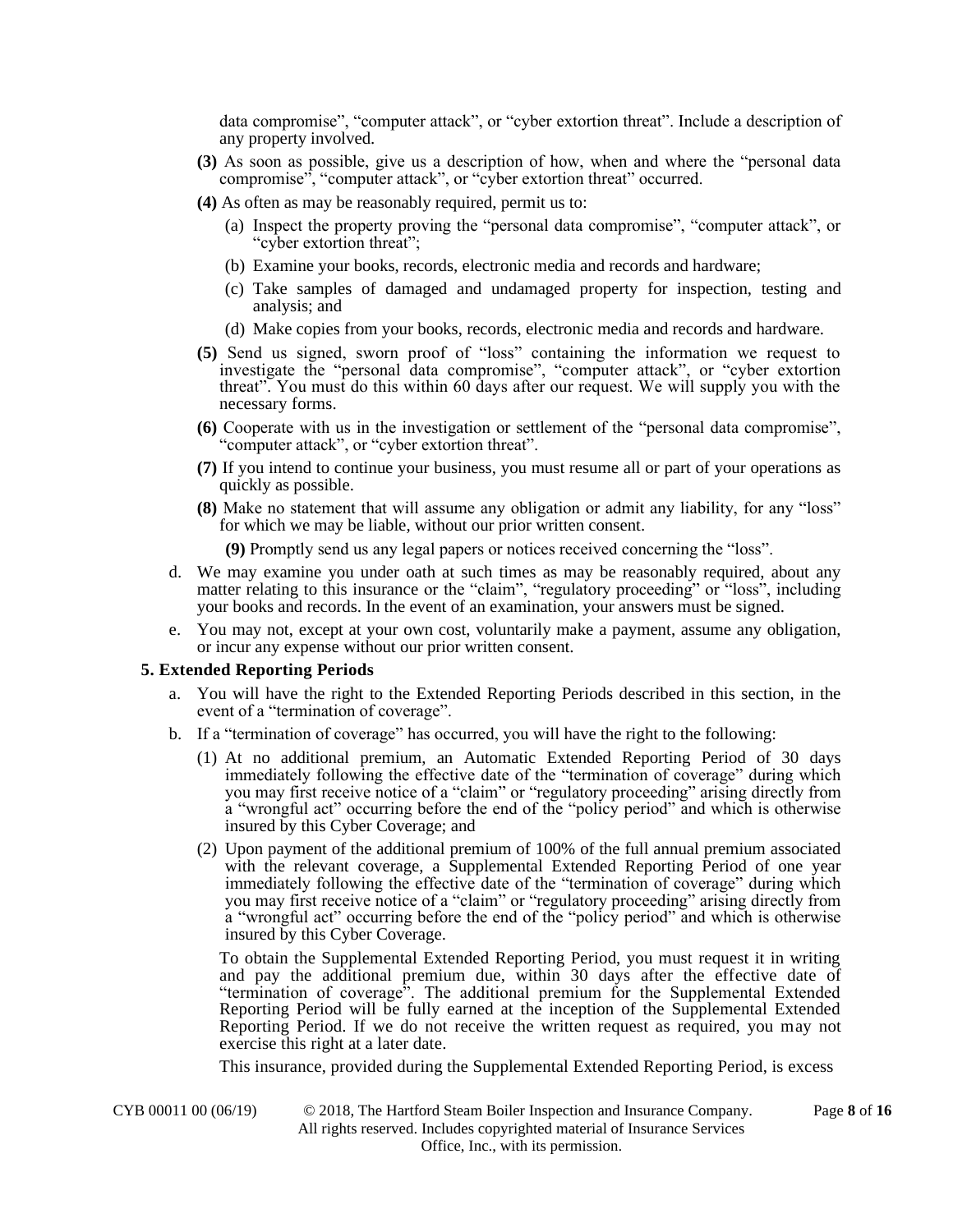over any other valid and collectible insurance that begins or continues in effect after the Supplemental Extended Reporting Period becomes effective, whether the other insurance applies on a primary, excess, contingent, or any other basis.

## **6. Legal Action Against Us**

No one may bring a legal action against us under this insurance unless:

- a. There has been full compliance with all of the terms of this insurance; and
- b. The action is brought within two years after the date the "loss" is first discovered by you, or the date on which you first receive notice of a "claim" or "regulatory proceeding".

## **7. Legal Advice**

We are not your legal advisor. Our determination of what is or is not insured under this Cyber Coverage does not represent advice or counsel from us about what you should or should not do.

### **8. Other Insurance**

- a. If there is other insurance that applies to the same "loss", this Cyber Coverage shall apply only as excess insurance after all other applicable insurance has been exhausted.
- b. If the same coverage applies under this Endorsement and any other coverage provided in this Policy, the coverage provided within this Endorsement supersedes any contrary terms, definitions, conditions and exclusions.

## **9. Pre-Notification Consultation**

You agree to consult with us prior to the issuance of notification to "affected individuals". We assume no responsibility under Data Compromise Response Expenses for any services promised to "affected individuals" without our prior agreement. If possible, this pre-notification consultation will also include the designated service provider(s) as agreed to under the Service Providers condition below. You must provide the following at our pre-notification consultation with you:

- a. The exact list of "affected individuals" to be notified, including contact information.
- b. Information about the "personal data compromise" that may appropriately be communicated with "affected individuals".
- c. The scope of services that you desire for the "affected individuals". For example, coverage may be

structured to provide fewer services in order to make those services available to more "affected individuals" without exceeding the available Data Compromise Response Expenses limit of insurance.

### **10. Service Providers**

- a. We will only pay under this Cyber Coverage for services that are provided by service providers approved by us. You must obtain our prior approval for any service provider whose expenses you want covered under this Cyber Coverage. We will not unreasonably withhold such approval.
- b. Prior to the Pre-Notification Consultation described in the Pre-Notification Consultation Condition above, you must come to agreement with us regarding the service provider(s) to be used for the Notification to Affected Individuals and Services to Affected Individuals. We will suggest a service provider. If you prefer to use an alternate service provider, our coverage is subject to the following limitations:
	- (1) Such alternate service provider must be approved by us;
	- (2) Such alternate service provider must provide services that are reasonably equivalent or superior in both kind and quality to the services that would have been provided by the service provider we had suggested; and
	- (3) Our payment for services provided by any alternate service provider will not exceed the amount that we would have paid using the service provider we had suggested.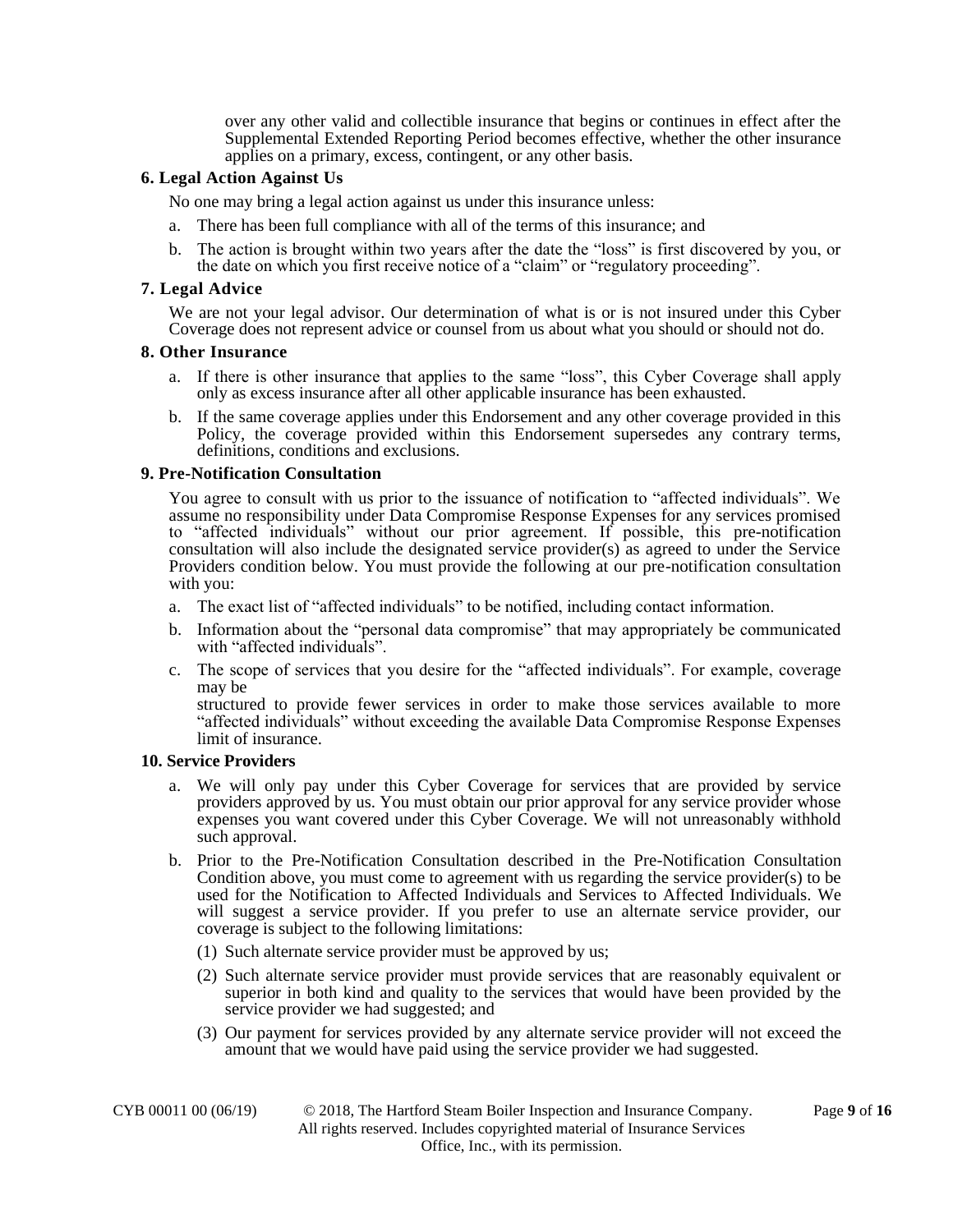## **11. Services**

The following conditions apply as respects any services provided to you or any "affected individual" by us, our designees or any service firm paid for in whole or in part under this Cyber Coverage:

- a. The effectiveness of such services depends on the cooperation and assistance of you and "affected individuals".
- b. All services may not be available or applicable to all individuals. For example, "affected individuals" who are minors or foreign nationals may not have credit records that can be provided or monitored. Service in Canada will be different from service in the United States and Puerto Rico in accordance with local conditions.
- c. We do not warrant or guarantee that the services will end or eliminate all problems associated with the covered events.
- d. You will have a direct relationship with the professional service firms paid for in whole or in part under this Cyber Coverage. Those firms work for you.

# **F. DEFINITIONS**

- **1. "Affected Individual"** means any person who is your current, former or prospective customer, client, patient, member, owner, student, director or employee and whose "personally identifying information" or "personally sensitive information" is lost, stolen, accidentally released or accidentally published by a "personal data compromise" covered under this Cyber Coverage. This definition is subject to the following provisions:
	- **a.** "Affected individual" does not include any business or organization. Only an individual person may be an "affected individual".
	- **b.** An "affected individual" must have a direct relationship with your interests as insured under this policy. The following are examples of individuals who would not meet this requirement:
		- (1) If you aggregate or sell information about individuals as part of your business, the individuals about whom you keep such information do not qualify as "affected individuals". However, specific individuals may qualify as "affected individuals" for another reason, such as being an employee of yours.
		- (2) If you store, process, transmit or transport records, the individuals whose "personally identifying information" or "personally sensitive information" you are storing, processing, transmitting or transporting for another entity do not qualify as "affected individuals". However, specific individuals may qualify as "affected individuals" for another reason, such as being an employee of yours.
		- (3) You may have operations, interests or properties that are not insured under this policy. Individuals who have a relationship with you through such other operations, interests or properties do not qualify as "affected individuals". However, specific individuals may qualify as "affected individuals" for another reason, such as being an employee of the operation insured under this policy.

**c.** An "affected individual" may reside anywhere in the world.

- **2. "Authorized Third Party User"** means a party who is not an employee or a director of you who is authorized by contract or other agreement to access the "computer system" for the receipt or delivery of services.
- **3. "Bodily Injury"** means bodily injury, sickness or disease sustained by a person, including death resulting from any of these at any time.
- **4. "Business Income and Extra Expense Loss"** means the loss of Business Income and Extra Expense actually incurred during the Period of Restoration.

**a.** As used in this definition, Business Income means the sum of:

**(1)** Net income (net profit or loss before income taxes) that would have been earned or incurred; and

CYB 00011 00 (06/19) © 2018, The Hartford Steam Boiler Inspection and Insurance Company. Page **10** of **16** All rights reserved. Includes copyrighted material of Insurance Services Office, Inc., with its permission.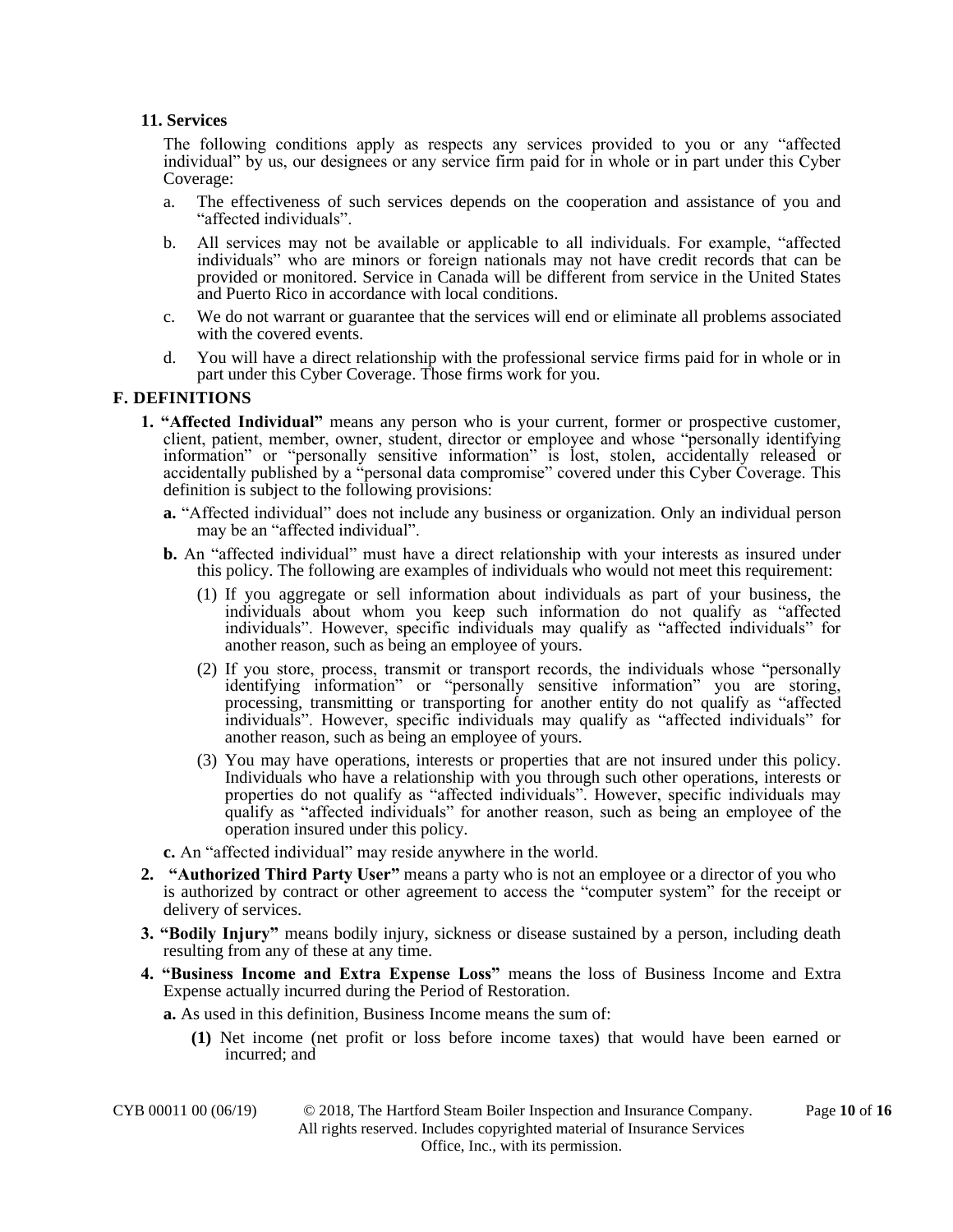- **(2)** Continuing normal and necessary operating expenses incurred, including employee and director payroll.
- b. As used in this definition, Extra Expense means the additional cost you incur to operate your business over and above the cost that you normally would have incurred to operate your business during the same period had no "computer attack" occurred.
- c. As used in this definition, Period of Restoration means the period of time that begins at the time that the "computer attack" is discovered by you and continues until the earlier of:
	- (1) The date that all data restoration, data re-creation and system restoration directly related to the "computer attack" has been completed; or
	- (2) The date on which such data restoration, data re-creation and system restoration could have been completed with the exercise of due diligence and dispatch.

## **5. "Claim"**

**a.** "Claim" means:

- (1) A written demand for monetary damages or non-monetary relief, including injunctive relief;
- (2) A civil proceeding commenced by the filing of a complaint;
- (3) An arbitration proceeding in which such damages are claimed and to which you must submit or do submit with our consent;
- (4) Any other alternative dispute resolution proceeding in which such damages are claimed and to which you must submit or to which we agree you should submit to;

arising from a "wrongful act" or a series of interrelated "wrongful acts" including any resulting appeal.

**b.** "Claim" does not mean or include:

**(1)** Any demand or action brought by or on behalf of someone who is:

- (a) Your director;
- (b) Your owner or part-owner; or
- (c) A holder of your securities,

in their capacity as such, whether directly, derivatively, or by class action. "Claim" will include proceedings brought by such individuals in their capacity as "affected individuals", but only to the extent that the damages claimed are the same as would apply to any other "affected individual"; or

- **(2)** A "regulatory proceeding".
- **c.** Includes a demand or proceeding arising from a "wrongful act" that is a "personal data compromise" only when:
	- (1) The proceeding is brought by one or more "affected individuals";
	- (2) The claimant alleges that one or more "affected individuals" suffered damages; and
	- (3) The "personal data compromise" giving rise to the proceeding was covered under Data Compromise Response Expenses section of this Cyber Coverage, and you submitted a "claim" to us and provided notifications and services to "affected individuals" in consultation with us pursuant to Data Compromise Response Expenses in connection with such "personal data compromise".
- **6. "Computer Attack"** means one of the following involving the "computer system":
	- a. An "unauthorized access incident";
	- b. A "malware attack"; or
	- c. A "denial of service attack" against a "computer system".
	- **7. "Computer System"** means a computer or other electronic hardware that is owned or leased by

CYB 00011 00 (06/19) © 2018, The Hartford Steam Boiler Inspection and Insurance Company. Page **11** of **16**

All rights reserved. Includes copyrighted material of Insurance Services Office, Inc., with its permission.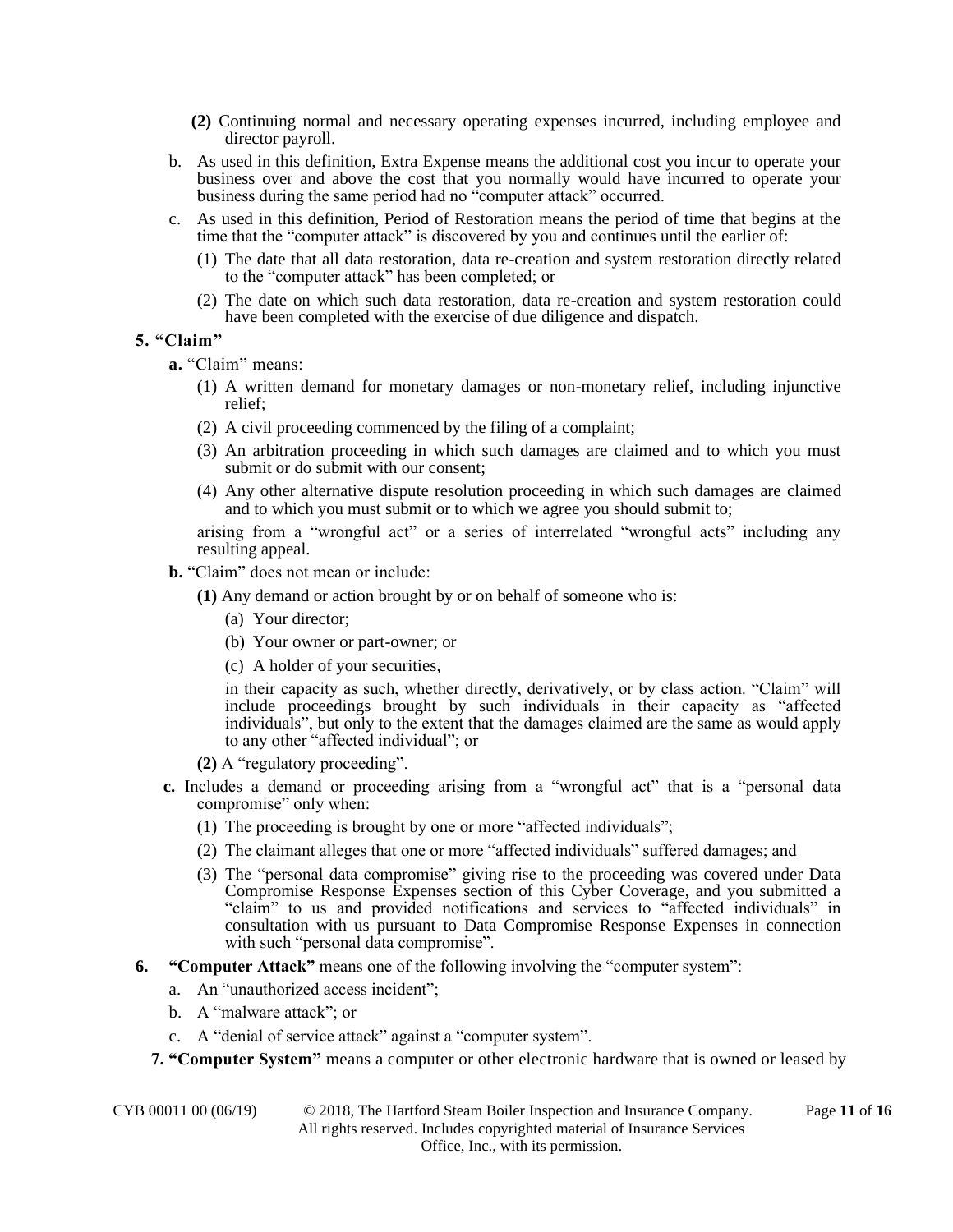you and operated under your control.

- **8. "Coverage Term"** means the increment of time:
	- a. Commencing on the earlier of the first inception date of this Cyber Coverage or the first inception date of any coverage substantially similar to that described in this Cyber Coverage and held immediately prior to this Cyber coverage; and
	- b. Ending upon the "termination of coverage".

#### **9. "Coverage Territory"** means:

- a. With respect to Data Compromise Response Expenses, Computer Attack and Cyber Extortion, "coverage territory" means anywhere in the world.
- b. With respect to Data Compromise Liability, "coverage territory" means anywhere in the world, however "claims" must be brought within the United States (including its territories and possessions) or Puerto Rico.

#### **10. "Cyber Extortion Expenses"** means:

- a. The cost of a negotiator or investigator retained by you in connection with a "cyber extortion threat"; and
- b. Any amount paid by you in response to a "cyber extortion threat" to the party that made the "cyber extortion threat" for the purposes of eliminating the "cyber extortion threat" when such expenses are necessary and reasonable and arise directly from a "cyber extortion threat". The payment of "cyber extortion expenses" must be approved in advance by us. We will not pay for "cyber extortion expenses" that have not been approved in advance by us. We will not unreasonably withhold our approval.

### **11. "Cyber Extortion Threat"** means:

- **a.** "Cyber extortion threat" means a demand for money from you based on a credible threat, or series of related credible threats, to:
	- (1) Launch a "denial of service attack" against the "computer system" for the purpose of denying "authorized third party users" access to your services provided through the "computer system" via the Internet;
	- (2) Gain access to a "computer system" and use that access to steal, release or publish "personally identifying information", "personally sensitive information" or "third party corporate data";
	- (3) Alter, damage or destroy electronic data or software while such electronic data or software is stored within a "computer system";
	- (4) Launch a "computer attack" against a "computer system" in order to alter, damage or destroy electronic data or software while such electronic data or software is stored within a "computer system"; or
	- (5) Cause you to transfer, pay or deliver any funds or property using a "computer system" without your authorization.
- **b.** "Cyber extortion threat" does not mean or include any threat made in connection with a legitimate commercial dispute.

#### **12. "Data Re-creation Costs"**

- a. "Data re-creation costs" means the costs of an outside professional firm hired by you to research, re- create and replace data that has been lost or corrupted and for which there is no electronic source available or where the electronic source does not have the same or similar functionality to the data that has been lost or corrupted.
- b. "Data re-creation costs" does not mean or include costs to research, re-create or replace:
	- (1) Software programs or operating systems that are not commercially available; or
		- (2) Data that is obsolete, unnecessary or useless to you.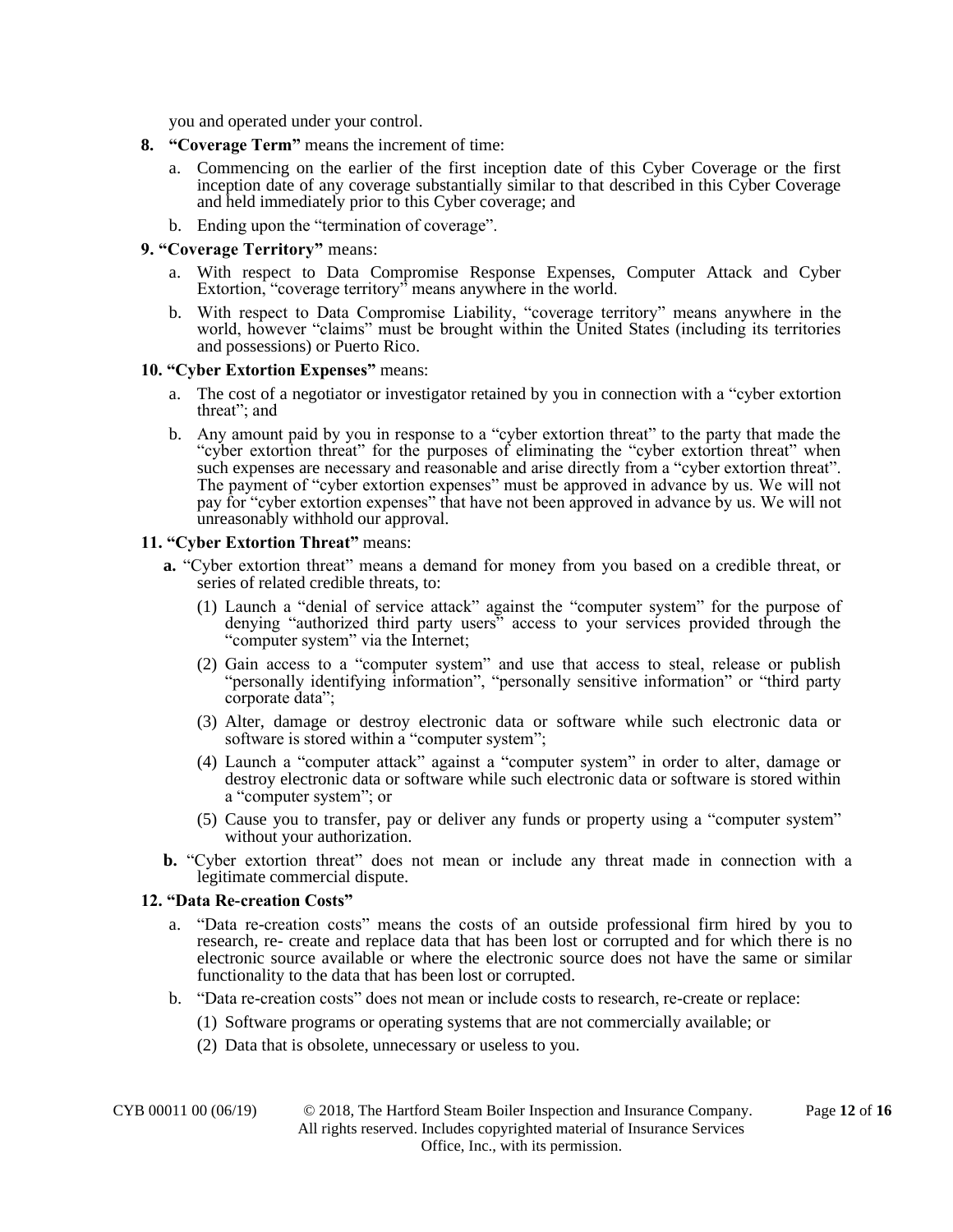### **13. "Data Restoration Costs"**

- a. "Data restoration costs" means the costs of an outside professional firm hired by you to replace electronic data that has been lost or corrupted. In order to be considered "data restoration costs", such replacement must be from one or more electronic sources with the same or similar functionality to the data that has been lost or corrupted.
- b. "Data restoration costs" does not mean or include costs to research, re-create or replace:
	- (1) Software programs or operating systems that are not commercially available; or
	- (2) Data that is obsolete, unnecessary or useless to you.

### **14. "Defense Costs"**

- a. "Defense costs" means reasonable and necessary expenses consented to by us resulting solely from the investigation, defense and appeal of any "claim" or "regulatory proceeding" against you. Such expenses may include premiums for any appeal bond, attachment bond or similar bond. However, we have no obligation to apply for or furnish such bond.
- b. "Defense costs" does not mean or include the salaries or wages of your employees or directors, or your loss of earnings.
- **15. "Denial of Service Attack"** means an intentional attack against a target computer or network of computers designed to overwhelm the capacity of the target computer or network in order to deny or impede authorized users from gaining access to the target computer or network through the Internet.

### **16. "Identity Theft"**

- a. "Identity theft" means the fraudulent use of "personally identifying information". This includes fraudulently using such information to establish credit accounts, secure loans, enter into contracts or commit crimes.
- b. "Identity theft" does not mean or include the fraudulent use of a business name,  $d/b/a$  or any other method of identifying a business activity.

## **17. "Loss"**

- a. With respect to Data Compromise Response Expenses, "loss" means those expenses enumerated in Data Compromise Response Expenses, paragraph **b**.
- b. With respect to Computer Attack, "loss" means those expenses enumerated in Computer Attack, paragraph **b**.
- c. With respect to Cyber Extortion, "loss" means "cyber extortion expenses".
- d. With respect to Data Compromise Liability, "loss" means "defense costs" and "settlement costs".

### **18. "Malware Attack"**

- a. "Malware attack" means an attack that damages a "computer system" or data contained therein arising from malicious code, including viruses, worms, Trojans, spyware and keyloggers.
- b. "Malware attack" does not mean or include damage from shortcomings or mistakes in legitimate electronic code or damage from code installed on your "computer system" during the manufacturing process or normal maintenance.
- **19. "Personal Data Compromise"** means the loss, theft, accidental release or accidental publication of "personally identifying information" or "personally sensitive information" as respects one or more "affected individuals". If the loss, theft, accidental release or accidental publication involves "personally identifying information", such loss, theft, accidental release or accidental publication must result in or have the reasonable possibility of resulting in the fraudulent use of such information. This definition is subject to the following provisions:
	- **a.** At the time of the loss, theft, accidental release or accidental publication, the "personally identifying information" or "personally sensitive information" need not be at the insured premises but must be in the direct care, custody or control of: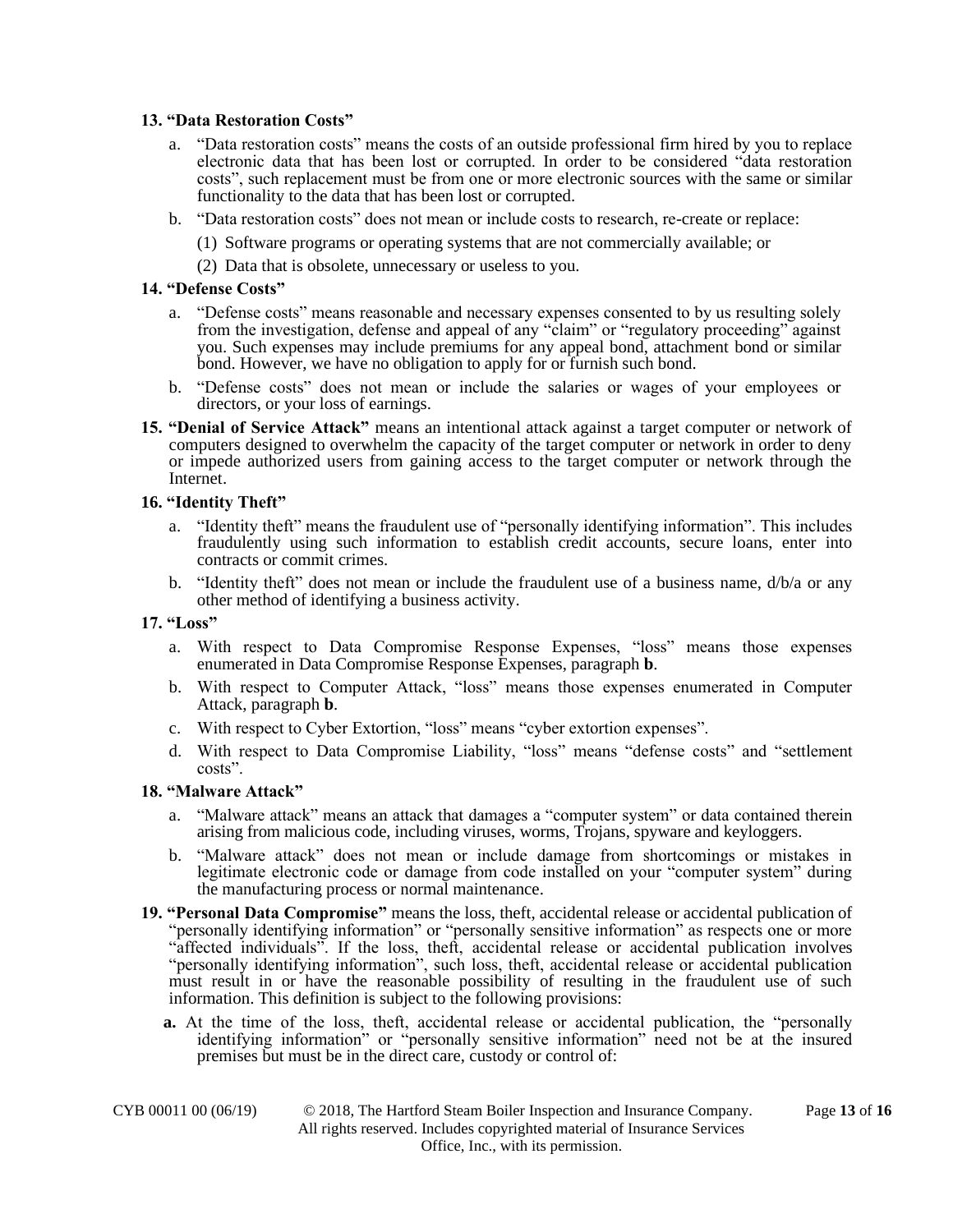- (1) You; or
- (2) A professional entity with which you have a direct relationship and to which you (or an "affected individual" at your direction) have turned over (directly or via a professional transmission or transportation provider) such information for storage, processing, transmission or transportation of such information.
- b. "Personal data compromise" includes disposal or abandonment of "personally identifying information" or "personally sensitive information" without appropriate safeguards such as shredding or destruction, provided that the failure to use appropriate safeguards was accidental and not reckless or deliberate.
- c. "Personal data compromise" includes situations where there is a reasonable cause to suspect that such "personally identifying information" or "personally sensitive information" has been lost, stolen, accidentally released or accidentally published, even if there is no firm proof.
- d. All incidents of "personal data compromise" that are discovered at the same time or arise from the same cause will be considered one "personal data compromise".

### **20. "Personally Identifying Information"**

- a. "Personally identifying information" means information, including health information, that could be used to commit fraud or other illegal activity involving the credit, access to health care or identity of an "affected individual". This includes, but is not limited to, Social Security numbers or account numbers.
- b. "Personally identifying information" does not mean or include information that is otherwise available to the public, such as names and addresses.

### **21. "Personally Sensitive Information"**

- a. "Personally sensitive information" means private information specific to an individual the release of which requires notification of "affected individuals" under any applicable law.
- b. "Personally sensitive information" does not mean or include "personally identifying information".
- **22. "Policy Period"** means the period commencing on the effective date shown in the Cyber Suite Supplemental Declarations. The "policy period" ends on the expiration date or the cancellation date of this Cyber Coverage, whichever comes first.

# **23. "Property Damage"** means

- a. Physical injury to or destruction of tangible property including all resulting loss of use; or
- b. Loss of use of tangible property that is not physically injured.
- **24. "Regulatory Proceeding"** means an investigation, demand or proceeding alleging a violation of law or regulation arising from a "personal data compromise" brought by, or on behalf of, the Federal Trade Commission, Federal Communications Commission or other administrative or regulatory agency, or any federal, state, local or foreign governmental entity in such entity's regulatory or official capacity.

# **25. "Settlement Costs"**

**a.** "Settlement costs" means the following, when they arise from a "claim":

- (1) Damages, judgments or settlements; and
- (2) Attorney's fees and other litigation costs added to that part of any judgment paid by us, when such fees and costs are awarded by law or court order; and
- (3) Pre-judgment interest on that part of any judgment paid by us.
- **b.** "Settlement costs" does not mean or include:
	- (1) Civil or criminal fines or penalties imposed by law, except for civil fines and penalties expressly covered under Data Compromise Response Expenses;
	- (2) Punitive and exemplary damages;

CYB 00011 00 (06/19) © 2018, The Hartford Steam Boiler Inspection and Insurance Company. Page **14** of **16** All rights reserved. Includes copyrighted material of Insurance Services Office, Inc., with its permission.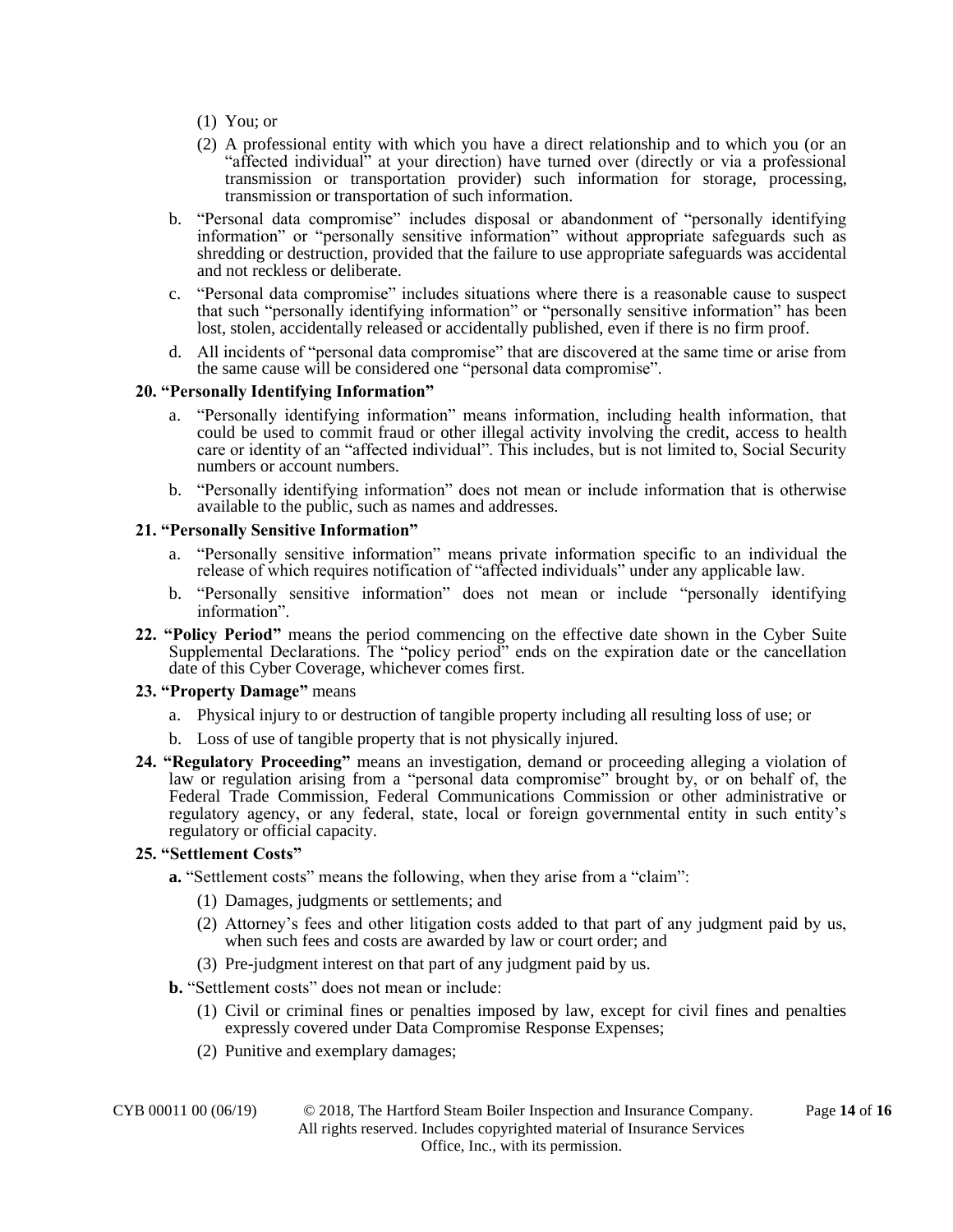- (3) The multiple portion of any multiplied damages;
- (4) Taxes; or
- (5) Matters which may be deemed uninsurable under the applicable law.
- c. With respect to fines and penalties, the law of the jurisdiction most favorable to the insurability of those fines, or penalties will control for the purpose of resolving any dispute between us and you regarding whether the fines, or penalties specified in this definition above are insurable under this Cyber Coverage, provided that such jurisdiction:
	- (1) Is where those fines, or penalties were awarded or imposed;
	- (2) Is where any "wrongful act" took place for which such fines, or penalties were awarded or imposed;
	- (3) Is where you are incorporated or you have your principal place of business; or
	- (4) Is where we are incorporated or have our principal place of business.

## **26. "System Restoration Costs"**

- **a.** "System restoration costs" means the costs of an outside professional firm hired by you to do any of the following in order to restore your "computer system" to its pre-"computer attack" level of functionality:
	- (1) Replace or reinstall computer software programs;
	- (2) Remove any malicious code; and
	- (3) Configure or correct the configuration of your "computer system".
- **b.** "System restoration costs" does not mean or include:
	- (1) Costs to increase the speed, capacity or utility of a "computer system" beyond what existed immediately prior to the "computer attack";
	- (2) Labor costs of your employees or directors;
	- (3) Any costs in excess of the actual cash value of your "computer system"; or
	- (4) Costs to repair or replace hardware.

### **27. "Termination of Coverage"** means:

- a. You or we cancel this coverage;
- b. You or we refuse to renew this coverage; or
- c. We renew this coverage on an other than claims-made basis or with a retroactive date later than the date of the first inception of this coverage or any coverage substantially similar to that described in this Cyber Coverage.

### **28. "Third Party Corporate Data"**

- a. "Third party corporate data" means any trade secret, data, design, interpretation, forecast, formula, method, practice, credit or debit card magnetic strip information, process, record, report or other item of information of a third party not an insured under this Cyber Coverage which is not available to the general public and is provided to you subject to a mutually executed written confidentiality agreement or which you are legally required to maintain in confidence.
- b. "Third party corporate data" does not mean or include "personally identifying information" or "personally sensitive information".

### **29. "Unauthorized Access Incident"** means the gaining of access to a "computer system" by:

- a. An unauthorized person or persons; or
- b. An authorized person or persons for unauthorized purposes.